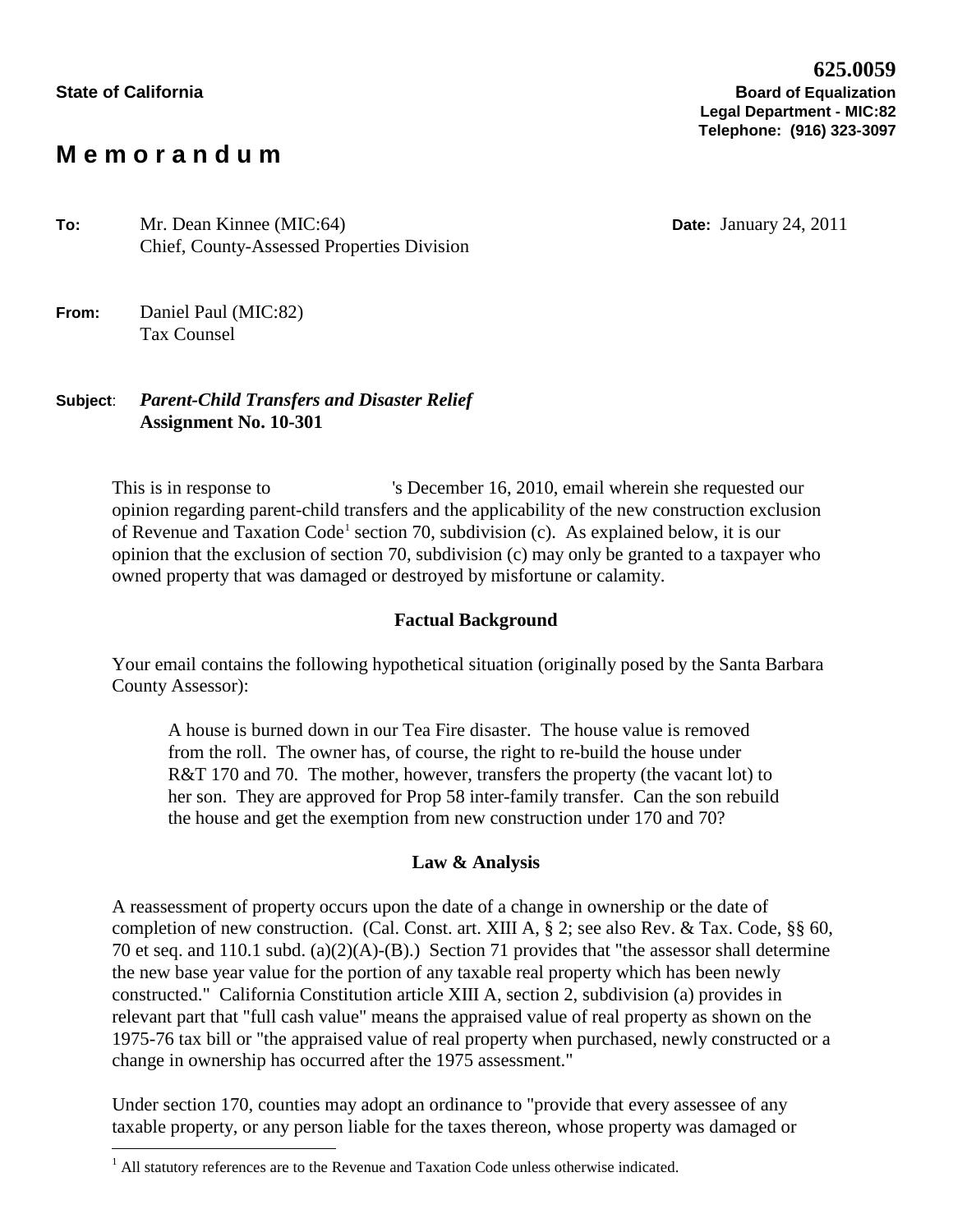destroyed without his or her fault, may apply for reassessment of that property as provided herein." Relief is limited to damage or destruction caused by "misfortune or calamity," and a county may limit this relief to Governor-declared disasters.<sup>[2](#page-1-0)</sup> (Rev. & Tax. Code,  $\S 170$ , subd.  $(a)(1)$ .)

Section 110.1, subdivision (a)(2) requires the establishment of a new base year value when property undergoes a change in ownership or new construction is completed, and if uncompleted, on the lien date. However, when a property qualifies for relief under section 170, a reduced value, determined by the provisions of subdivision (b) of section 170, is entered on the roll. The reduced value remains the value on the roll until the property is

restored, repaired, reconstructed *or other provisions of the law require the establishment of a new base year value*. If partial reconstruction, restoration, or repair has occurred on any subsequent lien date, the taxable value shall be increased by an amount determined by multiplying the difference between its factored base year value immediately before the calamity and its assessed value in its damaged condition by the percentage of the repair, reconstruction, or restoration completed on that lien date. (Rev. & Tax. Code, § 170, subd. (g).) (Emphasis added.)

On the lien date following the repair, restoration or reconstruction of the property the lesser of property's full cash value, or factored base year value or its factored base year value as adjusted pursuant to subdivision (c) of section 70, will be enrolled. (Rev. & Tax. Code, § 170, subd. (h)(2) 3).) Section 70, subdivision (c) provides that where real property has been damaged or destroyed by misfortune or calamity, new construction shall not include any "timely reconstruction" of the real property, or portion thereof, where the property after reconstruction is substantially equivalent to the property prior to damage or destruction. Section 70, subdivision (c), in conjunction with section 170, ensures that the repair or reconstruction will not cause the county assessor to enroll a new base year value for the new construction pursuant to section 110.1, subdivision  $(a)(2)(B)$  to the extent that such repair or reconstruction is due to the damage or destruction caused by the misfortune or disaster. It is our opinion that when section 70, subdivision (c) is read in conjunction with section 170, the relief provided by the exclusion from new construction is intended for persons whose property was damaged or destroyed without his or her fault, and was not intended to benefit assessees who did not own the property when it was damaged or destroyed. Thus, it is our longstanding position that the taxpayer claiming the new construction exclusion for purposes of section 170 relief must have been the owner of the property when it was damaged or destroyed. (Letter to Assessors 79/39, Question B5.)

Therefore, when a property eligible for relief under section 170 undergoes a change in ownership prior to completion of restoration, the property will be reassessed and a new base year value will be established. The subsequent owner will not qualify for the exclusion from new construction of section 70, subdivision (c) upon the restoration or reconstruction of the property.

<span id="page-1-0"></span> $\overline{a}$  $2<sup>2</sup>$  If a county in which the property is located has not adopted an ordinance pursuant to section 170, relief is available on the following lien date where the real property was damaged or destroyed by disaster, misfortune, or calamity under section 51, subdivision (b).